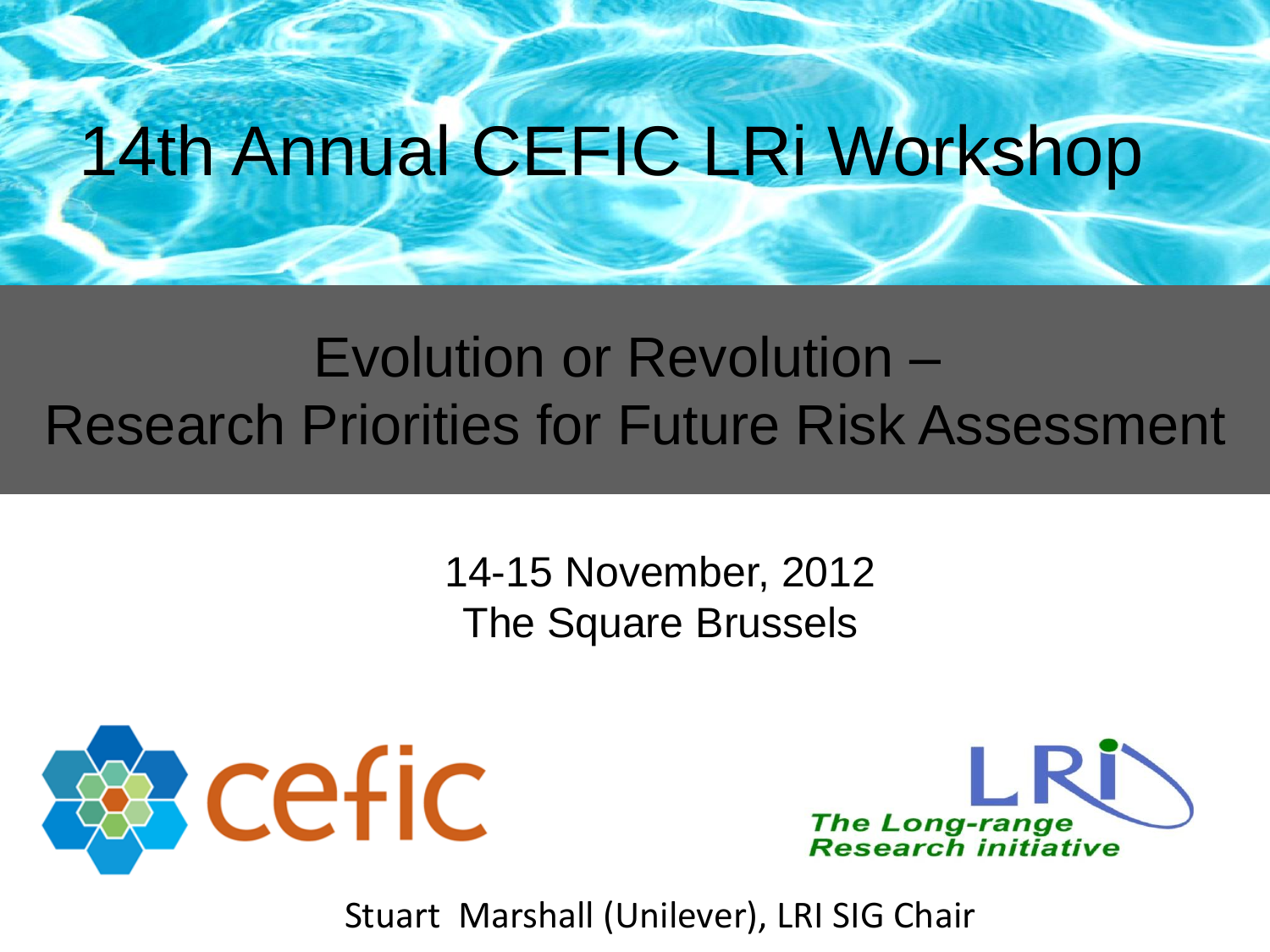## **Acknowledgements**



Many thanks to the LRI workshop organizing committee

- Bruno Hubesch (CEFIC)
- Gernot KLOTZ (CEFIC)
- Gerard Swaen (Dow)
- Mark Lampi (ExxonMobil Biomedical Sciences)
- Burkhard Flick (BASF SE)
- Dolf van Wijk (CEFIC)
- Chris Money (ExxonMobil Chemical Europe)
- Maria Andrielou (CEFIC)
- Rebecca Hilltout (CEFIC)
- Stuart Marshall (Unilever)



Courtesy of: http://cjwriter.files.wordpress. com/2008/05/no\_iphone.jpg?w=341&h=3 55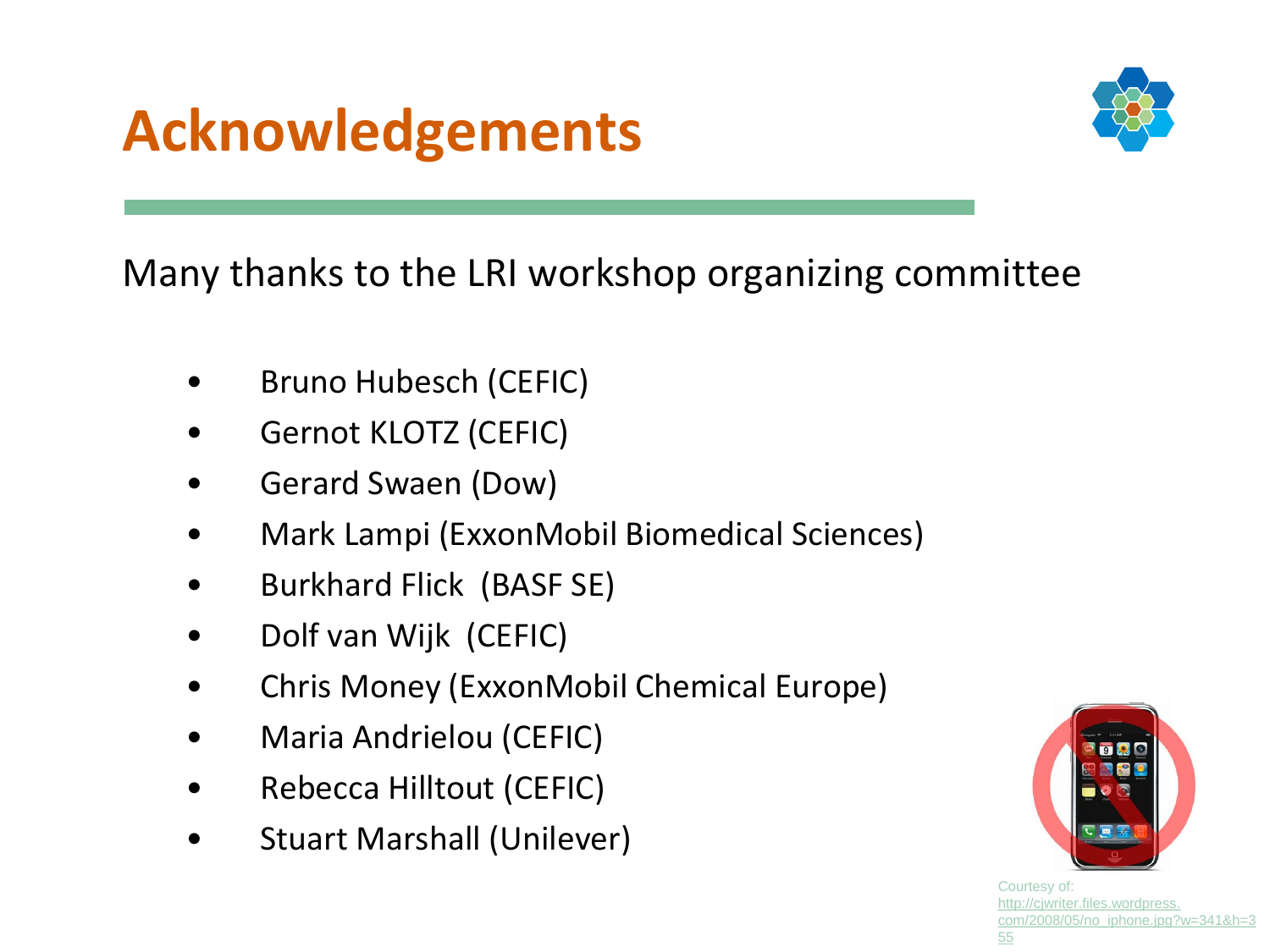



Human health and environmental risk assessment paradigms fundamentally unchanged for decades

Recent drivers are bringing change:

- •REACH
- •7<sup>th</sup> Amendment to EU Cosmetics Directive

•EC discussion paper - Addressing New Challenges for Risk Assessment

•TT21C

•Ecosystem services concept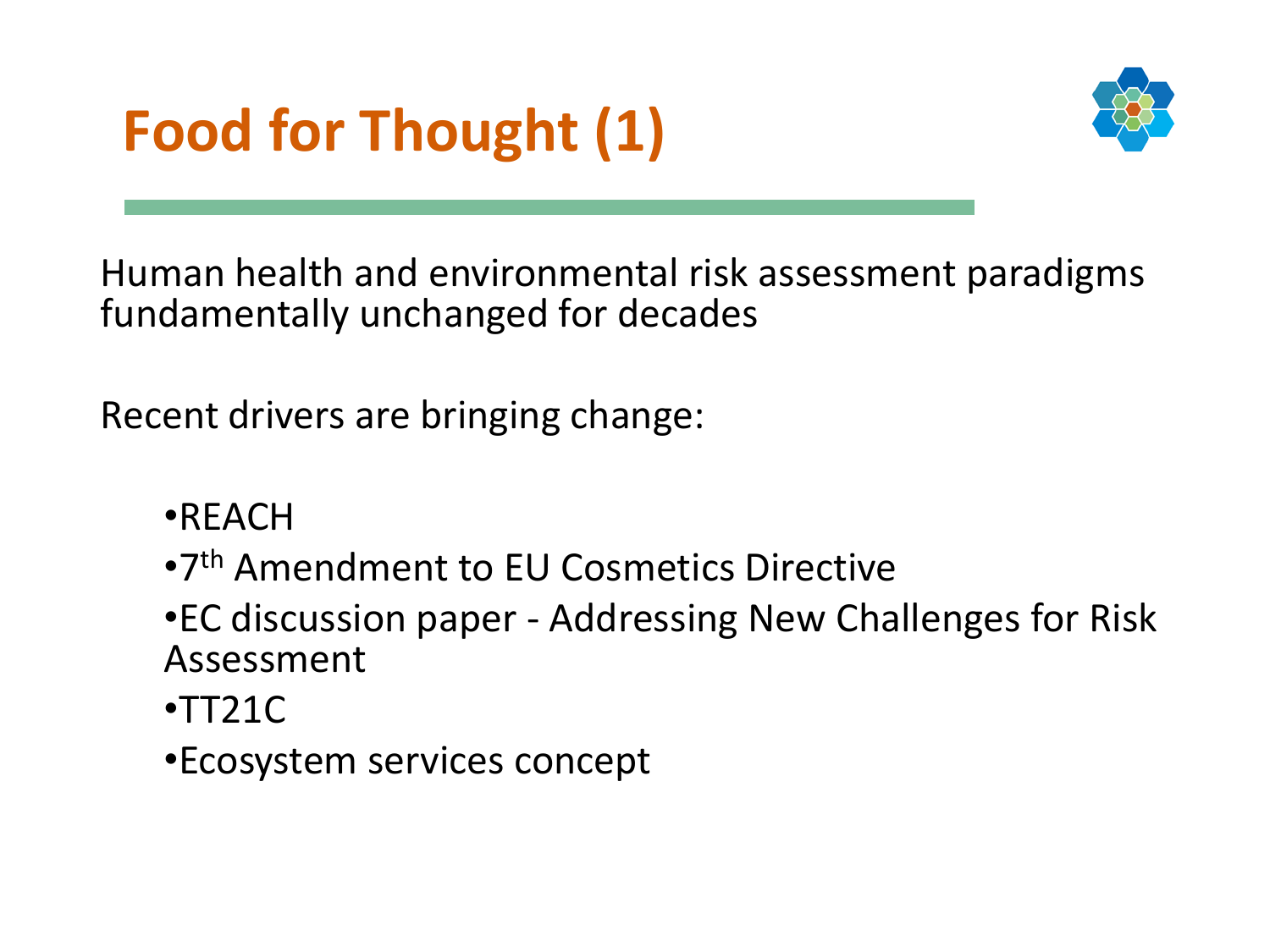## **Food for Thought (2)**



Rapidly increasing momentum in new approaches, e.g. :

- •Multidisciplinary development of mechanistic understanding of chemical interactions with organisms
- •Better integration of exposure considerations
- •Enhanced sophistication of *in silico* predictive models
- •Developing capability in ecological effects modelling

How can LRi continue to add to these developments?